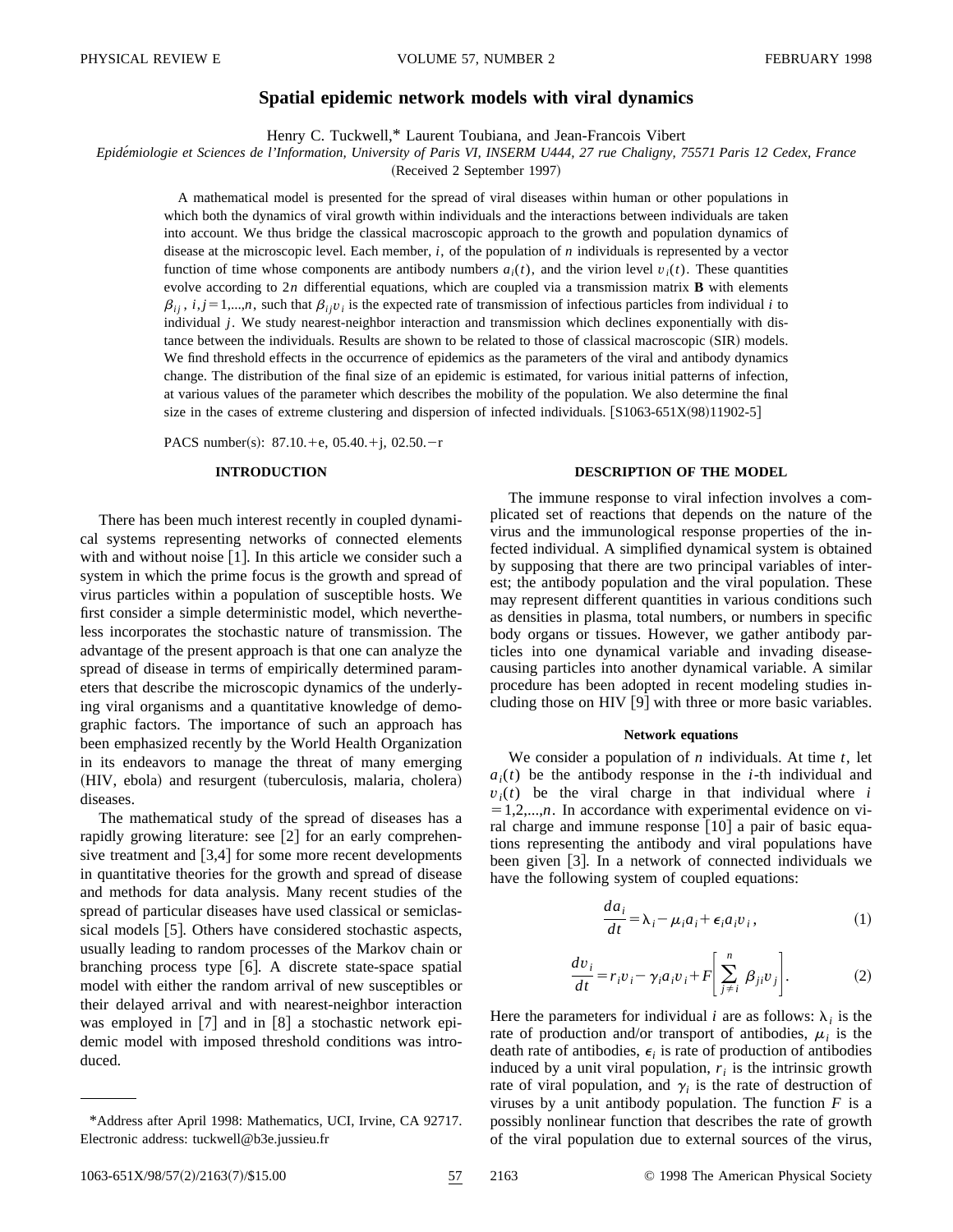namely, the remaining  $n-1$  members of the population. However, *F* may also depend on additional variables as we explain below.

The form of the transmission term  $T_i(t) = \sum_{j \neq i}^n \beta_{ji} v_j$  is justified by supposing that invading particles that arrived at an earlier time have been removed. Thus the effective quantity of virions, with the power to infect, arriving at individual *i* from other members of the population in the time interval  $(t-\delta t,t)$  is

$$
T_i^*(t,\delta t) = \int_{t-\delta t}^t \sum_{j \neq i}^n \beta_{ji} v_j(s) ds.
$$

If  $\delta t$  is small, this may be approximated by

$$
T_i^* \approx \delta t \sum_{j \neq i}^n \beta_{ji} v_j(s) = T_i(t) \delta t.
$$

### **Individual solutions**

Without interaction terms the system defined by *da*/*dt*  $= \lambda - \mu a + \epsilon a v$ ,  $dv/dt = rv - \gamma a v$  has critical points at  $P_1$  $= (\lambda/\mu,0)$  and  $P_2 = (r/\gamma,(\mu-\gamma\lambda/r)/\epsilon)$ . Analysis [11] shows that either  $P_1$  is an asymptotically stable node and  $P_2$ is at unphysical values or  $P_1$  is an unstable saddle point and  $P_2$  is an asymptotically stable node or spiral point. We avoid recurrent outbreaks and make the time course of the responses in each infected individual the same. We assume for simplicity in the numerical examples that all five parameters  $\epsilon$ ,  $\lambda$ ,  $\mu$ ,  $r$ , and  $\gamma$  are the same for each individual even though it is clear that in real populations these parameters will have probability distributions. There are three situations in which outbreaks may be nonrecurrent. Firstly, if  $P_1$  is asymptotically stable and  $P_2$  is unphysical, secondly, if  $P_1$  is unstable and  $P_2$  is an asymptotically node, and thirdly, if  $P_1$ and  $P_2$  coincide. We have chosen the latter because it obtains from setting the period, given approximately by (see [3])  $T \approx 2\pi (r\mu - \lambda \gamma)^{-1/2}$ , to infinity, and there is no possibility of multiple outbreaks.

The elements  $\beta_{ji}$  of the *transmission matrix* **B**, representing the strength of transmission from *j* to *i* may depend on spatial factors; these elements are multiplied by the viral population in the transmitting individual. We assume that *while transmission occurs* from individual *j* to individual *i*,  $\beta_{ii}v_i$  is the *expected number of viruses transmitted per unit time* from *j* to *i*. We therefore retain a stochastic approach but use approximate expected values. Thus whenever an individual is a host to a viral population, there is always a chance that viruses may be transmitted from that individual to others and in particular to others who do not yet carry the virus—in contrast with the classical notion of a discontinuous *infectious period*. Note that Eq. (2) incorporates the *loss* of viruses by a transmitting individual into the term  $r_i v_i$ . In order to describe the macroscopic state of the population, we introduce the total viral population,  $V(t) = \sum_{i=1}^{n} v_i(t)$ , and its introduce the total viral population,  $V(t) = \sum_{i=1}^{n} v_i(t)$ , and its average across the population  $\overline{V}(t) = V(t)/n$ . Similarly one average across the population  $V(t) = V(t)/r$ <br>may define an average antibody level,  $\overline{A}(t)$ .

# **SOLUTIONS FOR THE NETWORK MODEL**

Since Eq.  $(2)$  has solutions that may become unbounded if the immune response is switched off we have modified the growth term for the viral population to give rise to saturation at level  $k_i<\infty$ :

$$
\frac{dv_i}{dt} = r_i v_i \left( 1 - \frac{v_i}{k_i} \right) - \gamma_i a_i v_i + F \left[ \sum_{j \neq i}^n \beta_{ji} v_j \right].
$$
 (3)

However, we assume that  $k_i = k$  for all members of the population. We consider two kinds of transmission matrices. In the first transmission is restricted only to an individual's *nearest neighbor* so that

$$
\beta_{ij} = \beta(\delta_{i,j+1} + \delta_{i,j-1}).\tag{4}
$$

Here,  $\delta_{ij}$  is Kronecker's delta; that is, it is unity if  $i=j$  and zero otherwise. The constant  $\beta$  is non-negative and determines the overall strength of transmission. Secondly, we have considered the case of transmission, which declines *exponentially* with distance so that

$$
\beta_{ij} = \beta (1 - \delta_{ij}) e^{-\alpha |i - j|}, \tag{5}
$$

where  $\alpha$  is another positive constant. Small  $\alpha$  leads to widespread influence, whereas large  $\alpha$  is associated with principally local spread. Populations in which there is great mobility and frequent interactions will have a small value of  $\alpha$ . In empirical terms, we define  $e^{-\alpha|i-j|}$  suitably normalized as the *probability per unit time that individual i interacts with individual j*, or as the expected number of interactions per unit time between these individuals. If  $\alpha=0$ , the transmission is uniform with  $\beta_{ij} = \beta(1 - \delta_{ij})$ , which is equivalent to homogeneous mixing as in many classical models.

#### **Standard parameters and initial conditions**

We chose the following set of parameter values as standard, guided in part by [3] and the condition  $r = \lambda \gamma / \mu$ :  $\epsilon$  $= 0.01, k = 50, \lambda = 0.5, \mu = 0.05, r = 1, \gamma = 0.1$ . In the system of equations without interaction, if  $v(t)$  is any positive value for some  $t_0 \ge 0$ , then the pair  $[a(t),v(t)]$  commences on an orbit from  $[a(t_0), v(t_0)]$ , which ends up at the equilibrium point  $P$ , which is  $(10,0)$  with the standard set of parameters. We chose a threshold value  $v_{c_1}$  of  $v$  so that if for individual *i*, not yet afflicted with the disease, the total number of virions received per unit time first exceeded  $v_{c_1}$  at time  $t_i$ , then the value of  $v_i$  at that instant jumped to  $v_i(t_i) = v_0$ . Let the set of all individuals be  $N = \{1,2,...,n\}$  and let the set of initially (*t*=0) infected individuals be  $N_0 \subseteq N$ . If  $i \in N_0$ , then  $v_i(0) = v_0$ . If  $i \notin N_0$ , then  $v_i(0) = 0$  and let  $t_i$  $=\inf\{t|\sum_{j\neq i}^{n}\beta_{ji}v_j(t)\geq v_{c_1}\}.$  Then

$$
\frac{dv_i}{dt} = \begin{cases} 0, & 0 \le t < t_i, \\ rv_i \left(1 - \frac{v_i}{k}\right) - \gamma a_i v_i, & t > t_i. \end{cases}
$$
(6)

This means that here *F* is replaced by  $F(x,t_i) = v_0 \delta(x)$  $(v - v_{c_1})\delta(t - t_i)$ , where  $t_i$  is the time at which  $T_i$  reaches  $v_{c_1}$ . The results do not depend critically on the choices of either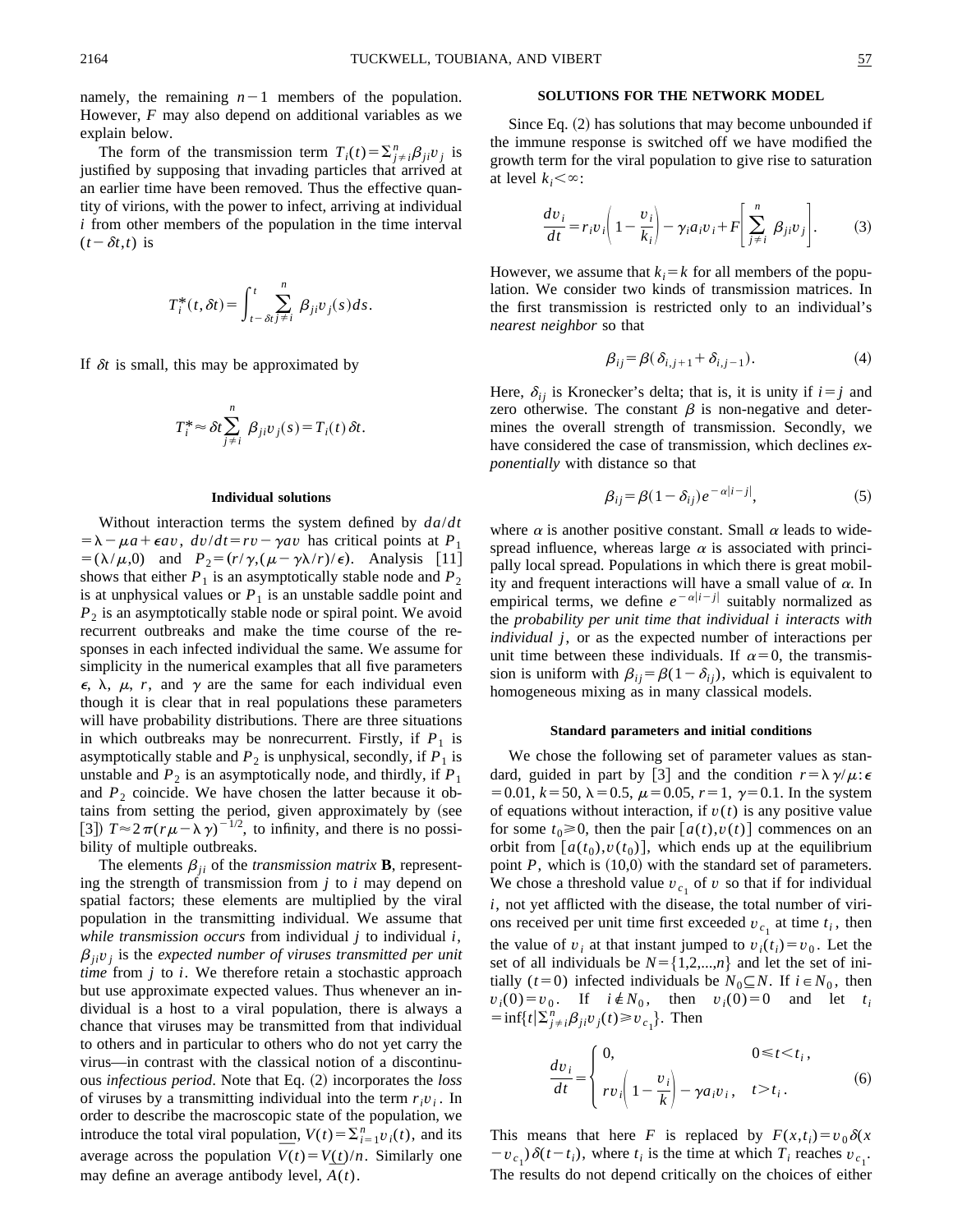the threshold parameters or the initial values of the dynamical variables. Alternatively a suitable nonlinear function can be used as the source term of the virions, which is negative at small viral numbers. A cubic, which has found widespread application in nonlinear threshold models in physics and neurobiology, is one such function so that in the absence of external sources

$$
\frac{dv}{dt} = g(a,v) = rv\left(1 - \frac{v}{k}\right)(v - \theta) - \gamma av,\tag{7}
$$

where  $0<\theta< k$ . Using an equation such as this as a starting point for a network model makes the dynamical system very similar to those used in neuronal network modeling as signaled in  $[8]$ . For the corresponding antibody equations we employ a similar condition. Thus, if  $i \in N_0$ , then  $a_i(0)=0$ and  $da_i/dt$  remains at zero until that particular time  $t_i$  when  $v_i(t)$  first reaches the critical value  $v_{c_1}$ . Thus all orbits of diseased individuals commence at the point  $(0, v_0)$ . Note that because of this procedure, which we have introduced in order to make the  $(a, v)$  orbits the same for each infected individual, Eq. (1) does not apply until  $t=t_i$ .

### **Relation to** *SIR* **models**

In classical models the population is divided into groups such as *S* for susceptibles, *I* for infectives, and *R* for removed—see [2]. Sometimes a further distinction is made between those individuals who are infected but not infectious, giving group *E* as well. In the present model the diseased individuals have a continuum of states. However, a further critical value  $v_c$  of  $v$  can be introduced such that the *i*th individual is classified as in each of the groups *S*, *I*, or *R* according to the following criteria. Before time  $t_i$  the individual is in group *S*; between the time  $t_i$  and the time  $t'_i$ when  $v_i$  falls to  $v_{c_2}$ , the individual is in group *I*; then, after the level drops below  $v_{c}$ , the individual is classed as type  $R$ .

### *1. Nearest-neighbor interactions*

We first illustrate the application of the model to a small population with nearest-neighbor interaction. With  $n=25$  we considered the simplest situation in which there is only one infected at  $t=0$ . The critical viral influx rate was set at  $v_{c_1}$ = 0.1 and the standard orbit had  $v_0$ = 0.05. Figure 1 shows =0.1 and the standard orbit had  $v_0$ =0.05. Figure 1 shows the time course of the average virion level  $\overline{V}$  when individual  $i=6$  or the center individual  $i=13$  is the first to carry the disease when the transmission parameter  $\beta$ =0.1 and for  $\beta$  $=0.05$ . In Fig. 1 we have indicated possible units for viral and antibody densities based on approximate figures for influenza type A virus  $\vert 12,13 \vert$ . However, these and other units in subsequent figures are not precisely defined—magnitudes of responses depend on the amount and nature of infected tissue.

# *2. Exponentially decreasing transmission*

In all the following results we assume a transmission matrix whose coefficients are an exponentially decreasing func-



FIG. 1. Average virion level, for  $\beta=0.1$  and  $\beta=0.05$ , with *n*  $=$  25 individuals when there is one initially infected individual who is situated either at the center (dot-dashed curves) or at  $i=6$  (solid curves). Based on a quantitative study of influenza virus, units of time can be taken as approximately 5 h and for viral numbers,  $10^{11}$ per ml of infected tissue—see text and  $[13]$ .

tion of distance. If there is just one initially infected individual then the threshold condition is that if  $\beta \leq v_{c_1} e^{\alpha}/v_{\text{max}}$ there can be no spread.

# **Stochastic initial configuration and dependence on mobility**

Suppose a fraction  $\rho$  of the population is initially infected. We choose the positions of  $\rho n$  initially infected individuals according to a discrete uniform distribution on *N*  $= \{1,2,...,n\}$  and call  $\rho$  the initial rate of infection. That is, we generate  $\rho n$  (or the greatest integer contained therein) independent random variables on *N*. Because there is a chance of repeats, especially if *n* is small and/or  $\rho$  is large, we keep generating until  $\rho n$  distinct sites have been obtained.

It is then of interest to see how the spread of disease depends, for fixed  $\beta$ , on changes in the mobility parameter  $\alpha$ and on the initial configuration. With an initial rate of infection of  $\rho=0.1$  we solved the network equations. We first illustrate the large difference in behavior of solutions obtained with a relatively small change in the value of  $\alpha$ . Figures  $2(a)$  and  $2(b)$  show three-dimensional plots for the course of the disease for two values of  $\alpha$ , 0.75 and 0.8. In both cases the same (randomly chosen) initial distribution of *N*<sub>0</sub> = {4,7,15,23,57,60,78,91,99,100} for *n* = 101. Note that there are about  $2 \times 10^{13}$  different initial configurations. In Fig. 2(a) there is insufficient mobility with  $\alpha$ =0.8 for the disease to spread to more than a few of the initially uninfected individuals. If there are two infecteds close enough, they may start minor local spread as occurs around individuals 57 and 60, for example. However, some individuals contribute not at all to the spread of disease through lack of cooperative effects. On the other hand, a small increase in mobility with  $\alpha=0.7$  shows, in Fig. 2(b), how the entire population is ultimately infected even though the initial configuration is the same. Clearly between these two values of  $\alpha$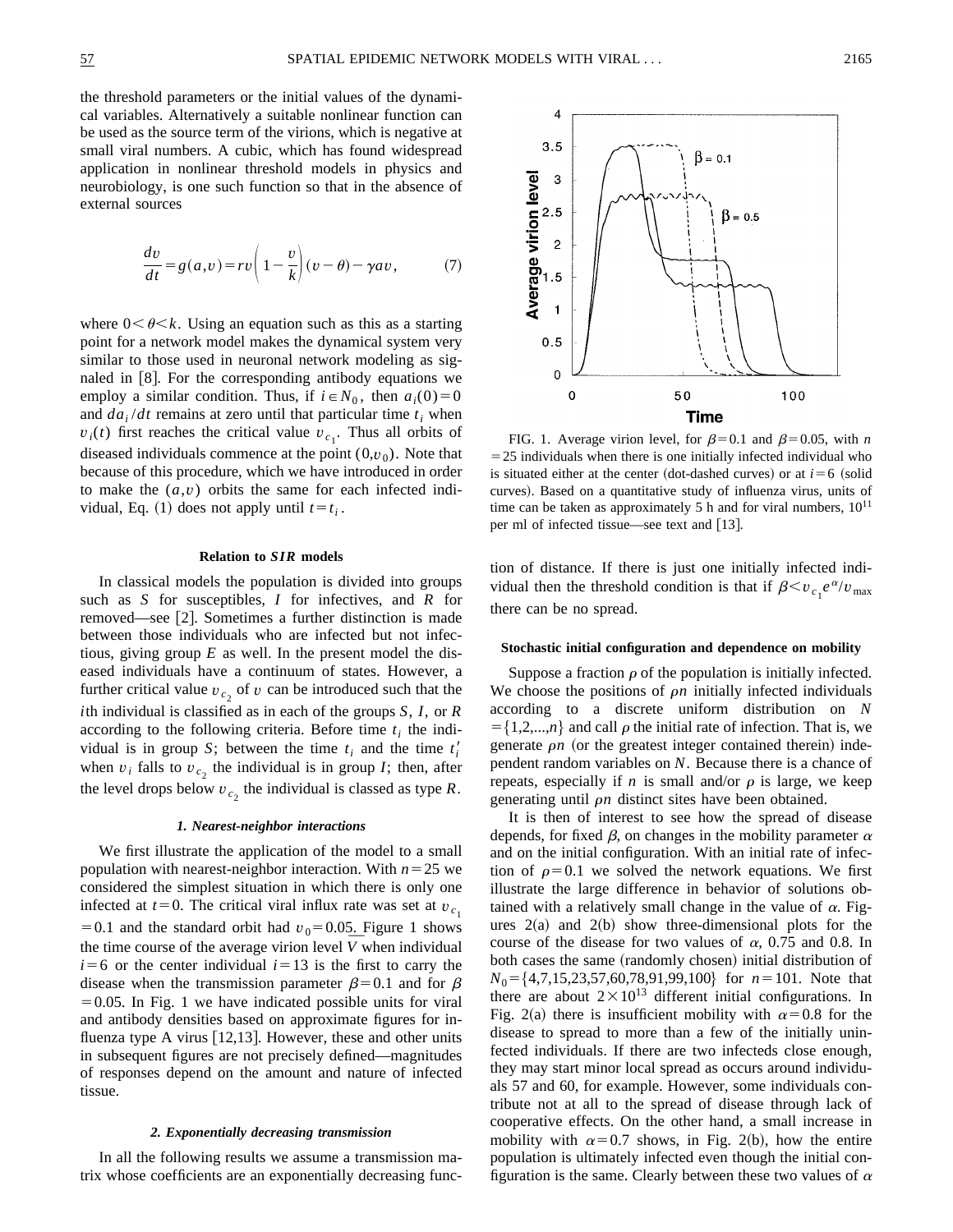

FIG. 2.  $(a)$ , $(b)$  Graphical representation of the virion levels across the population. Units as in Fig. 1. Random initial configuration but the same in both (a) and (b). In (a) the population is less mobile ( $\alpha$ =0.8) than in (b) ( $\alpha$ =0.7).

there is a critical value  $\alpha_c$ , depending on the other parameters, but particularly on the initial configuration, below which there is spread to the entire population and above which there is only local spread.

Results with a stochastic initial condition were converted to the classical *S*,*I*,*R* variables. An example is shown in Fig. 3 for  $n=500$ , an infection rate  $\rho=0.1$  and  $\alpha=0.75$ . The forms of these trajectories depend strongly on the parameters of the antibody-virus dynamical equations and have characteristic shapes for particular infectious particles for a given initial configuration.

# **Prevalence and final size**

We describe some results for the effects of changing the parameters of the virion-antibody population dynamical system. Let  $P_I(t)$ , the *induced prevalence* at time *t*, be the ratio of the number of new cases to the total susceptible population at  $t=0$ . Thus if  $n<sub>I</sub>(t)$  denotes the number of individuals who are infected at *t*, then  $P_I(t) = [n_I(t) - n_I(0)]/[n]$  $-n_1(0)$ . Clearly  $P_1(0)=0$  and  $0 \le P_1(t) \le 1$  for all  $t > 0$ .



FIG. 3. *S*,*I*,*R* variables vs time for exponentially decreasing transmission, a stochastic initial condition, and  $n = 500$ . Time in units of 5 h.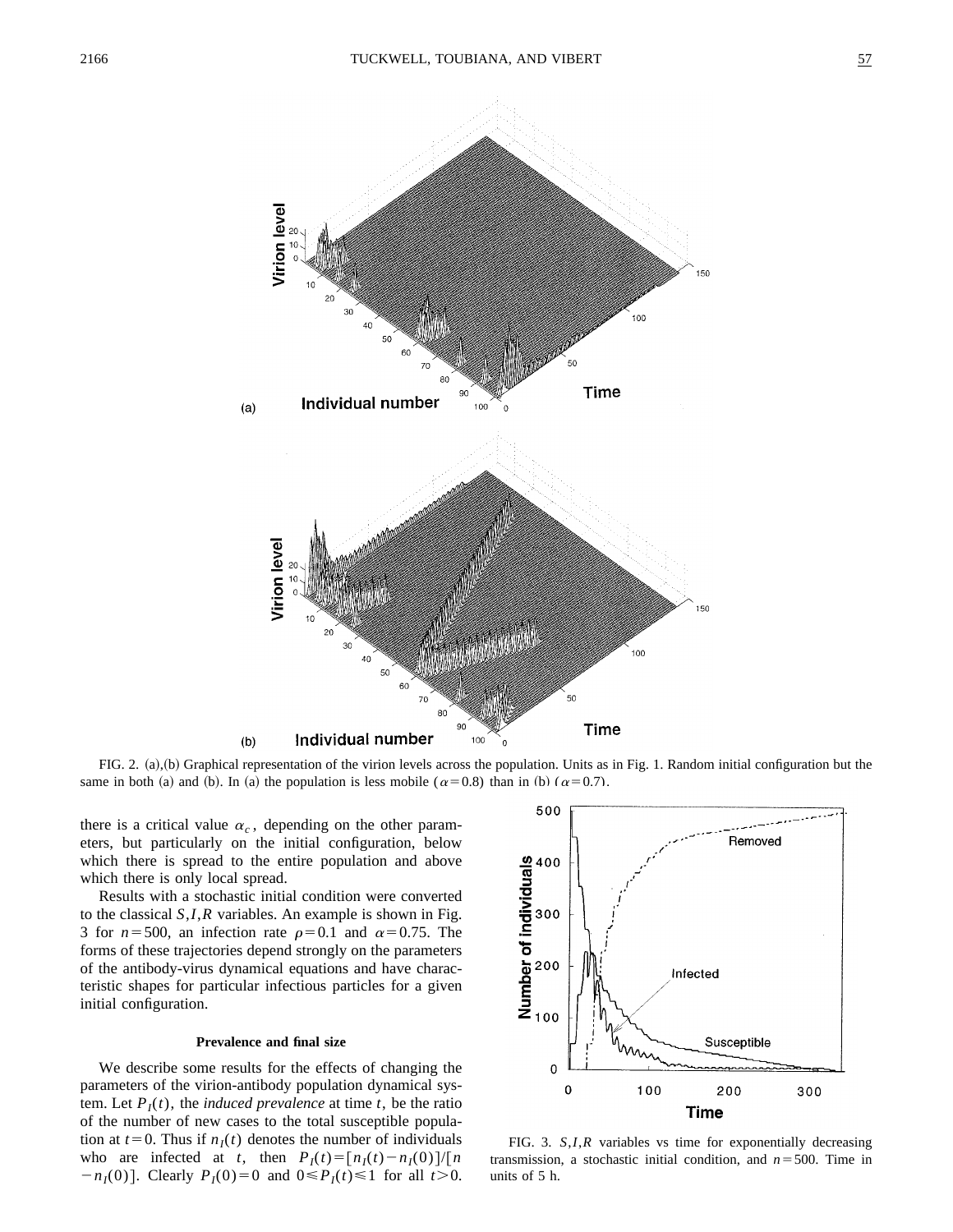

FIG. 4. The dependence of the final size  $P_F$  (dimensionless quantity between  $0$  and  $1$ ) of the epidemic on the microscopic variable *r*, whose units may be taken as  $(5 h)^{-1}$ .

The quantity  $P_I(t)$  is a measure of the degree of penetration of the susceptible population. Furthermore, we define the *final size of the epidemic* as  $P_F = P_I(\infty)$ , the total fraction of the initially uninfected population to whom the disease is transmitted.

### **Dependence on virion intrinsic growth rate**

In Fig. 4 we show the variation in  $P_F$  as *r* changes for a stochastic initial condition in a population of 100 individuals. There is zero spread until the value  $r=0.8$ , a slowly increasing final penetration of the epidemic until the value *r*  $=0.96$  is attained, followed by an abrupt increase to the maximum value of  $P_F = 1$ . Thus the final size depends very nonlinearly on the intrinsic growth rate of the virion population. A small change in virion growth rate, for example, by changing environmental conditions or drug therapy, can have a dramatic effect on the degree to which the population is invaded by a disease. We also investigated the effects of changing the antibody production rate  $\lambda$ . Results for the dependence of the epidemic's final size on  $\lambda$  also shown a sharp threshold. Thus a small change in this parameter, which reflects the tone of the immune system, may also have a drastic effect on the spread of disease throughout the population.

### *3. Changes in initial distribution*

With parameters in the standard set we first randomly generated 50 different initial configurations, with  $n = 100$  and a 10% initial rate of infection and determined the final size of the epidemic as a function of the parameter  $\alpha$ . In Fig. 5 are shown plots of  $P_F$  versus  $\alpha$  for the 50 different initial configurations. In addition, at each value of  $\alpha$  we determined the sample mean and sample 95% confidence intervals of  $P_F$ . These are also marked on Fig. 5. Examination of the various curves shows very sensitive behavior with respect to variations in the configuration of the initially infected and the envelope about the mean formed by the indicated confidence intervals is very large relative to the mean.

We sought to delimit the extreme functional forms of the final size of the epidemic as  $\alpha$  varied. To this end we have, for parameters in the standard set, put the initial infection



FIG. 5. Final size is plotted against the parameter  $\alpha$  (dimensionless or per unit distance between individuals) for 50 different, randomly generated initial configurations. The estimated mean and 95% confidence intervals are shown.

rate at 0.1 and used a population of  $n=110$  for specific initial conditions defined as follows: Edge:  $N_0 = \{1,2,...,10\}$ ;<br>middle:  $N_0 = \{51,52,...,60\}$ ; and uniform:  $N_0$  $N_0 = \{51, 52, ..., 60\};$  and uniform:  $N_0$  $= \{6,17,28,...,94,105\}$ . In Fig. 6(a) are shown the variations



FIG. 6. (a). Final size  $P_F$  (dimensionless) plotted against the parameter  $\alpha$  (dimensionless or per unit distance between individuals) for the three extreme cases of initial distribution described in the text. (b) Total duration of epidemic vs  $\alpha$ .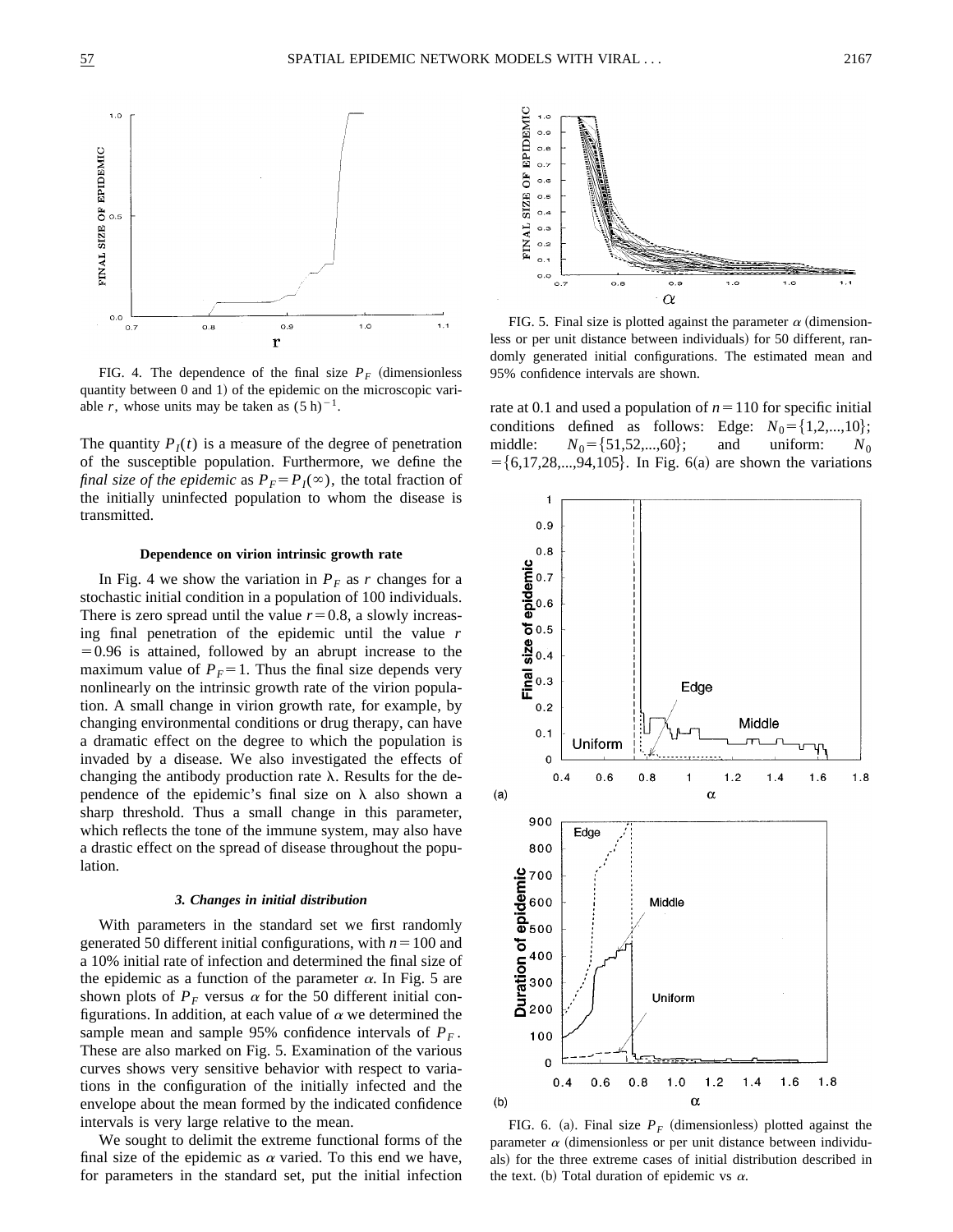in final epidemic size,  $P_F$  as a function of  $\alpha$ , for the three ''extreme'' initial configurations. When the initially infected individuals are most dispersed (uniform case) the epidemic is practically ''all or none'' with a sharp threshold at a critical value of the mobility  $\alpha \approx 0.75$ . A larger value of  $v_{c_1}$  gave quite different results, indicative of the delicate interplay between the dynamical properties of viral growth within an individual on the one hand and the mobility of individuals in the population at large. If a disease is harder to establish within an individual (higher viral threshold) then spread will be negligible unless the population is extremely mobile  $(\alpha)$ small). Similarly, a virus that readily establishes itself within individuals will pervade an entire population even if the individuals in the population at large interact very little amongst themselves.

When the initially infected individuals occur in one region at the *edge*, the threshold effect with respect to variations in  $\alpha$  is blunted or smoothed out, as can be seen in Fig. 6(a). There are now chances for partial epidemics (i.e., with  $P_F$  $\leq 1$ ) for values of  $\alpha$  between 0.77 and 1.15. However, when  $\alpha$  is significantly greater than the value at which the epidemic is total  $(P_F=1)$ , the spread is very limited and the epidemic is still practically an ''all or none'' phenomenon. In distinction to this, when the initially infected individuals are all in the central region, case ''middle,'' there is a much less well defined threshold effect as  $\alpha$  varies. The final size of the epidemic is practically independent of the mobility, for  $1.6 < \alpha < 1.8$ .

#### **Duration of the epidemic**

For the same configurations of initially infected individuals as described in the preceding section, we have also found the duration of the epidemic, defined as the time interval between the arrival of the first individuals infected and the time after which there are no new cases of the disease. Figure  $6(b)$  shows the duration versus  $\alpha$ . For the dispersed initial infected group if there is an epidemic it is fast and total. For the clustered case ''edge'' there is a rapid rise in the duration of the epidemic as  $\alpha$  increases through the small values of this parameter where the final size is  $P<sub>F</sub>=1$ . Thus there may be a very rapid total epidemic or one that takes a very long time, but is still nevertheless of total penetration. Similar effects, but to a lesser extent, occur for the other clustered initial condition ''middle.'' We have also found that there are epidemics of the same duration which may be of radically different sizes, even for the same initial condition.

#### **DISCUSSION**

The spread of disease involves the interplay of two classes of important dynamical processes. One is the mechanism of transmission, which may be through direct social processes or via secondary agents such as in the case of malaria. The other component is the evolution of the invading bacteria or virus within individuals. Classical epidemic modeling has usually been concerned with the populationdynamical and demographical processes. On the other hand there have been many recent studies of the dynamics of viral growth within individuals, with special emphasis on HIV. We have attempted here to combine these two components in a single framework so that it is possible to examine the effects of parameters at the microscopic level on the spread of disease within a population. We have found that there are threshold effects in many parameters at both the microscopic level, such as  $r$  and  $\lambda$ , and at the demographic level, such as  $\alpha$  and  $\beta$ . It will be of interest to examine the effects of vaccination on such threshold effects and such studies may be useful in the formulation of public health policy. Equally important will be the analysis of stochastic effects when parameters are near their threshold values to assess the probabilities of occurrence of noise-induced epidemics analogous to noise-induced activity in neurons and neural networks  $[11,12]$ . We will consider recurrent diseases, which may occur when the condition for an infinite period is relaxed, in a future article. We conclude by pointing out that more realistic features of population dynamics can be included in easily solved models such as the following in two space dimensions.

*(i) Discrete model with noise.* Instead of employing only one position index in the discrete model used in the above numerical results it is useful to put the individuals at the points of a grid or lattice. Labeling the lattice points  $(i, j)$ , with  $i = 1, 2, \ldots, m$ ;  $j = 1, 2, \ldots, n$ , we may put, using the simplest form for the intrinsic viral growth rate,

$$
\frac{da_{ij}}{dt} = \lambda_{ij} - \mu_{ij}a_{ij} + \epsilon_{ij}a_{ij}v_{ij},
$$
\n(8)

$$
\frac{dv_{ij}}{dt} = r_{ij}v_{ij} - \gamma_{ij}a_{ij}v_{ij} + F\left[\sum_{k_1}^{m} \sum_{k_2}^{n} \beta_{k_1k_2,ij}v_{k_1k_2}\right] + \sigma_{ij}\frac{dW_{ij}}{dt}.
$$
\n(9)

Here the  $W_{ij}$  are  $mn$  independent standard Wiener processes and summation is over the  $mn-1$  points  $\neq (i, j)$ ; the  $\sigma_{ij}$  are measures of the noise amplitudes.

*(ii) Continuous approximation.* If the population density is large one may turn to a continuous approximation in two space dimensions. We let  $a(x, y, t)$  and  $v(x, y, t)$  be the antibody and virion densities in a two-dimensional region. Then the two equations

$$
\frac{\partial a}{\partial t} = \lambda - \mu a + \epsilon a v, \qquad (10)
$$

$$
\frac{\partial v}{\partial t} = g(a,v) + F \left[ \int_{x_1}^{x_2} \int_{y_1}^{y_2} \beta(w,z,y,x) v(w,z,t) dw dz \right]
$$

may be used to describe the evolution of the viral population in the chosen region. We plan to report on these and other extensions of the basic model in future articles.

# **ACKNOWLEDGMENTS**

We thank Dr. Fabrice Carrat and Emmanuelle LeCorfec for illuminating discussions and useful references, and Laura M. Richards for assistance with the presentation. H.C.T. is grateful to Professor Alain-Jacques Valleron and INSERM for financial support.